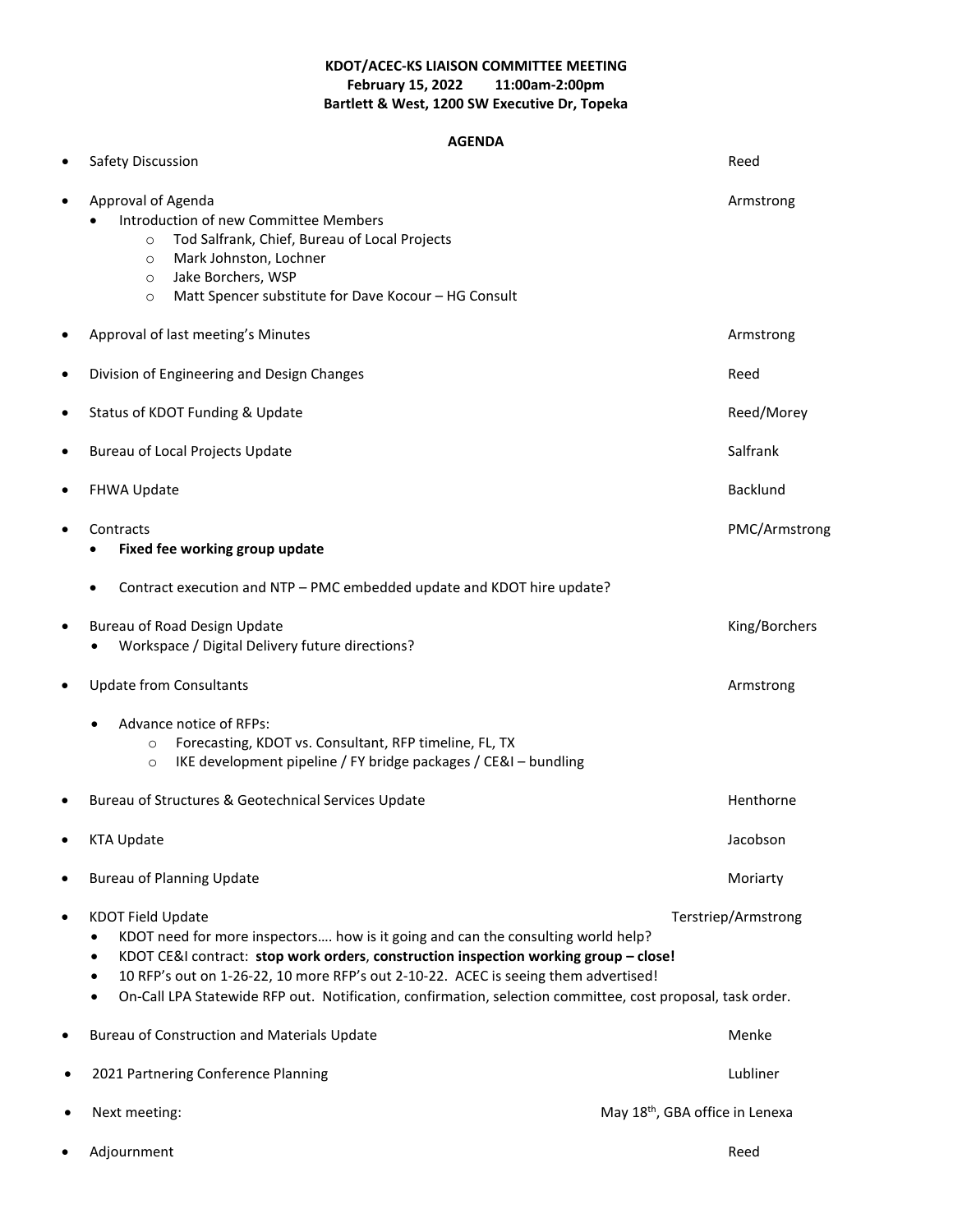### \*\*\*\*\*\*DRAFT\*\*\*\*\*\*

# **Minutes** ACEC/KDOT Liaison Committee Meeting Virtual Zoom Meeting Oct 13, 2021

## Attendees:

KDOT: Calvin Reed, Mike Moriarty, Mike Stringer, Brent Terstriep, Greg Schieber, Steve Bass, Clay Adams, Tony Menke, Scott King

FHWA: Richard Jurey,

KTA: David Jacobson

ACEC: Scott Heidner, Shawn Turner, Howard Lubliner, Brian Armstrong, Jim Tobaben, Dave Kocour , Brett Wood

- 1. Safety Discussion; Calvin Reed gave safety discussion.
- 2. Approval of Agenda
	- a. Agenda approved.
- 3. Approval of last meetings Minutes: Approved August, 2021, Meeting Minutes with noted corrections.
	- a. Shawn and Howard will move off Committee. Brian Armstrong will move to co-chair.
- 4. Division of Engineering and Design Changes (Calvin Reed)
	- a. PMC will review solicitations only, and not overhead rates.
	- b. Bill Havercamp announced second retirement and will work on interim bases.
- 5. Action Item Review( Calvin Reed)
	- Construction Inspection Working Group
		- Update from Tony Menke and Greg Scheiber:
			- 1. Work in progress as KDOT is developing methods to track anticipated long term and short range CEI needs.
			- 2. Hope to complete by end of year. Will have a good handle on it in 2022.
	- Fixed Fee Working Group
		- Update from Calvin Reed:
			- 1. Discussed KDOT is looking at how it will determine contracts.
	- PPP Loans

Discussion on unforeseen impact of PPP loan forgiveness.

- 1. Consultants have formed task group to state 'asks'. (letter is attached in notes)
- 2. KDOT provided draft of letter responding to consultant 'ask' letter. (Oct 8 letter attached in notes)
- 3. General discussion from Turner and others from ACEC on unfairness of unforeseen consequences.
- 4. General discussion from Reed and others that KDOT is working with Federal Highways and need to take into account fairness to all firms.
- 5. Consultant group will respond to draft KDOT letter.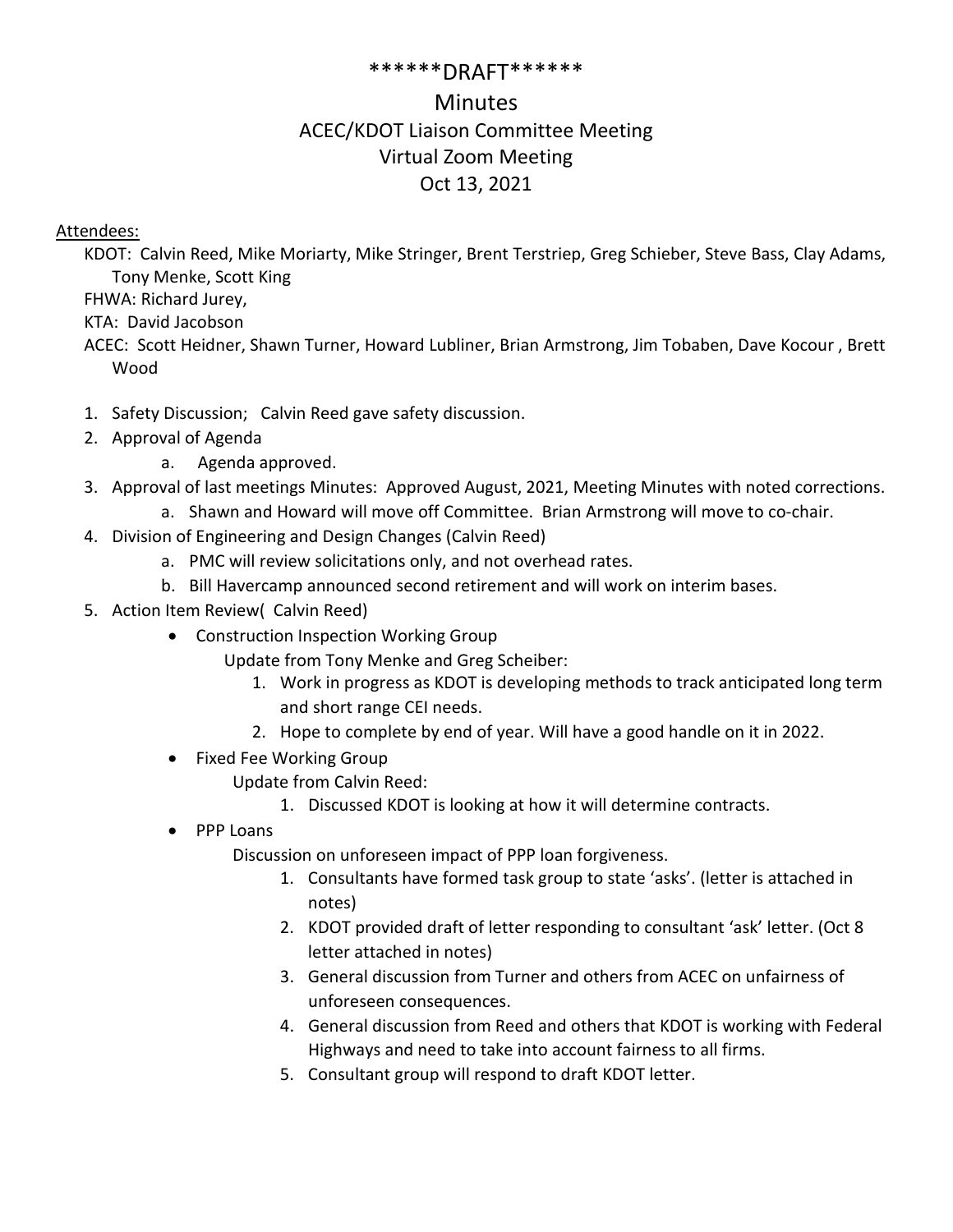6. Status of KDOT Funding & Update from Calvin

Funding is very good.

7. Bureau of Local Projects Update; Mike Stringer

Consultant Evaluation form did get launched in September.

Project updates: HRRR applications due. LRSP need to sign more counties up. Deadline is March 15, 2022.

Staffing updates. Added Dave Northrup and David Lutgen. Added two ET's. Mike Stringer announced his retirement Jan 1, 2022.

8. FHWA Update; Richard Jurey

Getting ready to fill vacancies. Infrastructure bill will be up for vote in October. May have funds to increase staffing. Chris Brunce will work in office of infrastructure.

9. Contracts; Reed.

Recently advertised for contracts manager position. Engineer preferred but not required. Hope to get filled next month.

Will separate PMC from KDOT's roll. PMC will develop RFP's.

Marcia Turner primary KDOT lead.

Ben Aviscus PMC for RFP development.

- 10. Bureau of Road Design update: King
	- a. Matt Velasquez new pavement design leader. Delbert Ramsay new engineer. Continue to recruit.
	- b. Down to four squads. A lot of retirement coming up in next couple of years.
	- c. Refreshing 3R policy again. Amy Rocker is working on this.
	- d. Fencing Policy: Working on update.
	- e. Reminder for consultants: KDOT PM and consultant PM need to be talking.
	- f. Will be able to give a NTP prior to agreement if urgency is approved by KDOT PM.
	- g. More project announced in local consult by end of year and KDOT will decide which they will do in house.
- 11. Update from consultants. Turner
	- a. Referred to previous discuss on PPP and CEI working groups.
	- b. Discussed that TranSystems is requiring COVID vaccine.
- 12. Bureau of Structure and Geotech: No update.
- 13. KTA Update; Jacobson

Dealing with supply chain issues and no bids on some projects.

Some materials not getting quoted and some materials 6-month lead time.

Aluminum at all-time high.

Working on interoperability across the nation.

As we go through with RUC study, may not be an issue.

- 14. Bureau of Planning: no update.
- 15. KDOT Field Update: Brent Terstriep,

Working on borrowing help. Shifting between Winfield and Pratt.

Appreciates multiple consultants working in area.